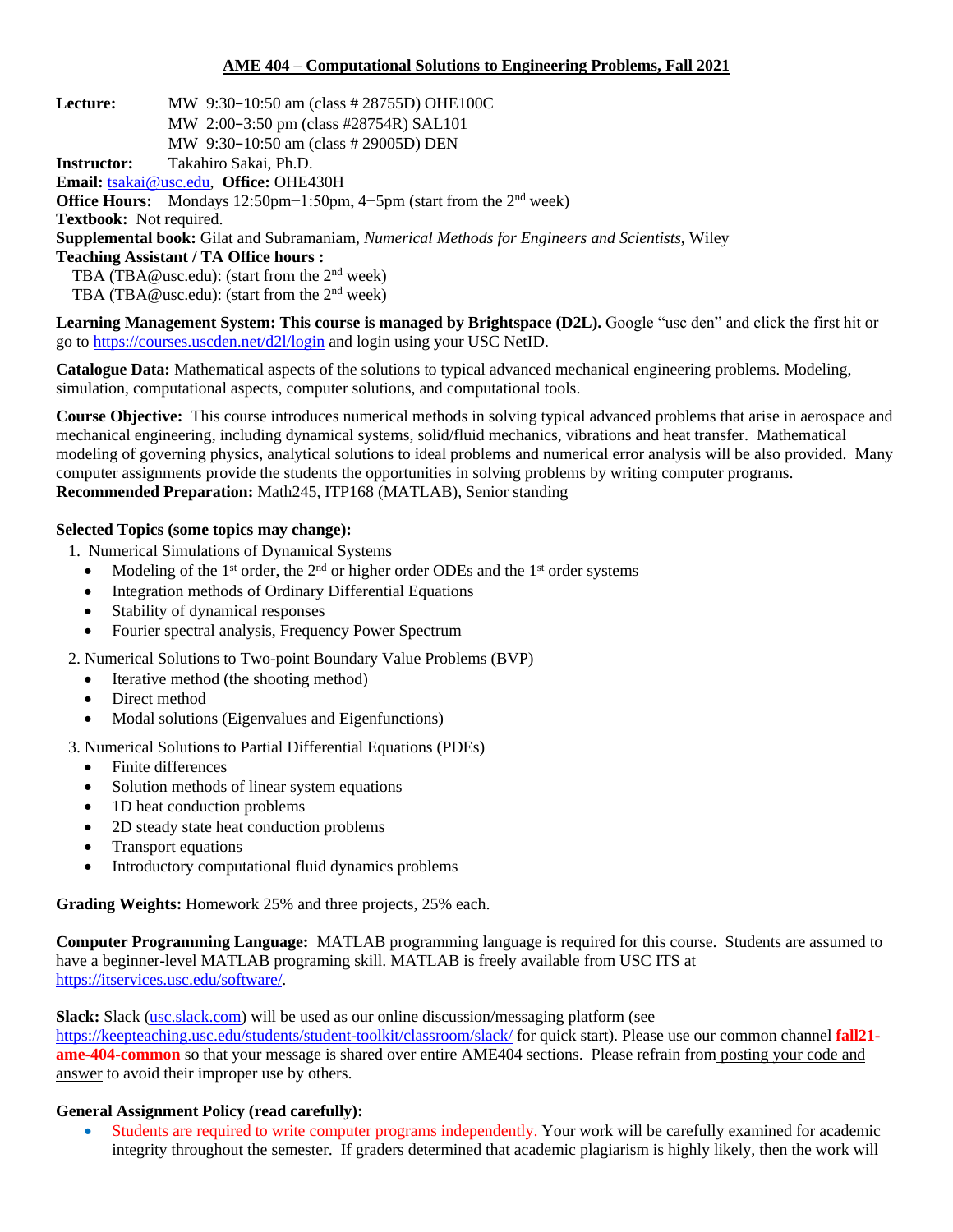receive a score of zero. If the plagiarism persists, then such a case will be filed to Student Judicial Affairs & Community Standards [\(http://www.usc.edu/student-affairs/SJACS\)](http://www.usc.edu/student-affairs/SJACS) with a recommended course grade of F. The best protection of your integrity is NEVER SHARE your work with anybody.

- In general, submitted work must include computer program (required) and results (required) other than that required by the assignment. Do NOT forget attaching the computer code for full credit. It is strongly recommended to type all your work and paste results and codes in the same document and save it as a **pdf-file**.
- Grading is based on ACCURACY of the results and QUALITY of presentation. Students are responsible for every line of their code and must be *careful* because even one incorrect line will produce entirely incorrect results which can cost substantial amount of the score. If the presentation of your results is unclear, full credit is not guaranteed even you obtained correct results.
- **All assignments must be submitted electronically to Gradescope.** Submitted document must be **a single PDF file**. Please DO NOT directly email your work to us. No exception. All informal submissions will be ignored.
- Due date will NOT be extended for any circumstance (see the late submission policy below). Any post-due supplemental submission will NOT be accepted strictly. You are responsible to make sure your online submission is successful.
- Regrading request will be accepted for one week (except the final project) counting from the day the homework is returned, and the grade will NOT be changed thereafter (even the answer is correct) and NO appeal or excuse will be accepted.
- Please do not email your code to the instructor or TAs and simply ask for debugging it, because it usually takes a while in bug identification plus when we receive many codes at a time, we won't be able to respond timely to each of you. Therefore, students are rather encouraged to directly consult us during our office hour.

# **Project Assignment Policy:**

• Project is considered as a "take-home exam". Group work is NOT allowed. Instructors will assist you in clarifying the problems but NOT in technical details of computer programming, including debugging and in "clarifying correctness" of your answers. Solution manual will be provided for midterm projects but NOT for the final project.

## **Late Submission Policy:**

- **General:** Late submission may be considered only when you are diagnosed positive at COVID-19 test and the symptom has not yet alleviated. Otherwise the following policies may apply.
- **Homework:** In any circumstance 50% of total score (2.5pt) will be deducted for penalty, if submitted within 24 hours past due. No acceptance after the 24-hour. It is advised that you rather focus on a new assignment than consuming time for the past assignment unless it will be completed within an additional 24-hour.
- **Project:** Late submission is not accepted, even a second. If you anticipate you may not be able to complete the project in some circumstances, it is advised to submit anything you have done to date for partial credit. Extension will be never granted. It is your responsibility to plan ahead of time, start working on the assignment early enough and avoid submitting in last minutes (lest some internet issue might hamper the submission).

**Homework Grade Scale:** Homework grade is scaled into quintile based on the level of correctness. **5:** All answers are correct and supported well; **4:** 1 incorrect answer; **3:** 2 incorrect answers; **2:** 3 incorrect answers; **1:** submit something. This measure may vary depending on the size of problem set. Incorrect answer includes incomplete answer. Submission without computer program will be subject to deduction of one point.

**Course Letter Grade Scale:** The course final grade is determined automatically based on the following numerical scale applied to the total weighted score. Number under the decimal point will be truncated (e.g.,  $89.99 \rightarrow 89 \rightarrow B+$ ). A (93-100); A- (90-92); B+ (88-89); B (83-87); B− (80-82); C+ (78-79); C− (70-72); D+ (68-69); D (63-67); D− (60-62); F (59 and below)

**Academic Integrity:** The Department of Aerospace and Mechanical Engineering adheres to the University's policies concerning Academic Integrity as described in SCampus. All faculty, staff and students share the responsibility for maintaining an environment of integrity. Students are expected to be aware of, and to observe, the academic integrity standards set forth in SCampus. We will collectively follow these standards in this section of AME 404.